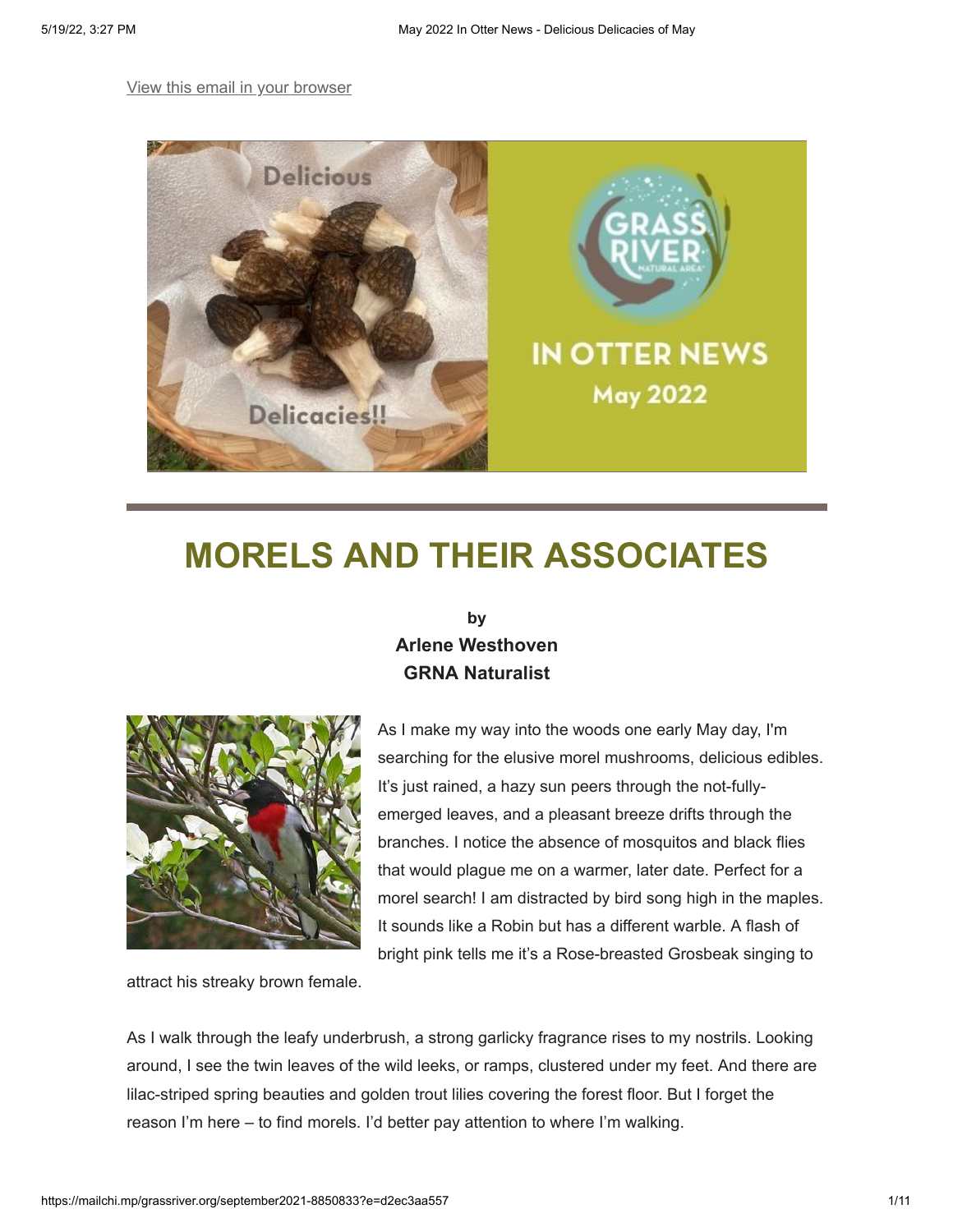I've done a bit of research before heading out. Fungi are grouped by where they bear their spores. We are most familiar with the gilled fungi, but I learned that morels are in a group of fungi that carry their spores in a vase-like structure called an ascus, hence the scientific classification in Greek, ascomycete (sac fungus). Included in this group are the morels, the scarlet caps, and the yeasts.





It is best to

learn the scientific terms for mushrooms; for instance, what we call "true" morels are in the genus *Morchella*. The species in the *Verpa* genus and *Gyromitra* genus are lumped into the "false" morels even though they have very different characteristics.

There are three different fungi in the genus *Morchella*. All mushrooms in this group are deeply pitted and have hollow stems and caps.

*Morchella esculenta* or edible morel is the honey-colored morel, usually found in deciduous woods, under dead elms (if there are any left), or around old, unsprayed apple trees.

*Morchella elata* or black morel is found in the same habitat but occurs earlier in the season. The cap appears more pointed; the stem is pale.



*Morchella americana* or gray morel occurs in drier, even gravelly habitats. It is pale gray with darker pits.

NOW, we come to the ones that you absolutely must know. These are the ones that are commonly identified as false morels.

*Verpa bohemica*, is known commonly as a half-free, cap, early, or false morel. It is found early in the season. The cap sits on top of the stalk-like a half-open umbrella. When cut lengthwise, the stem, rather than being hollow, is stuffed with white cottony fibers.

*Gyromitra* species are called brain, beefsteak, or false morels. These should NOT be eaten. The descriptive name, brain, is because the cap is wrinkled, not pitted, and rests on top of the stem and wrinkles down around it, much as the brain sits on the spinal cord. When cut in half, the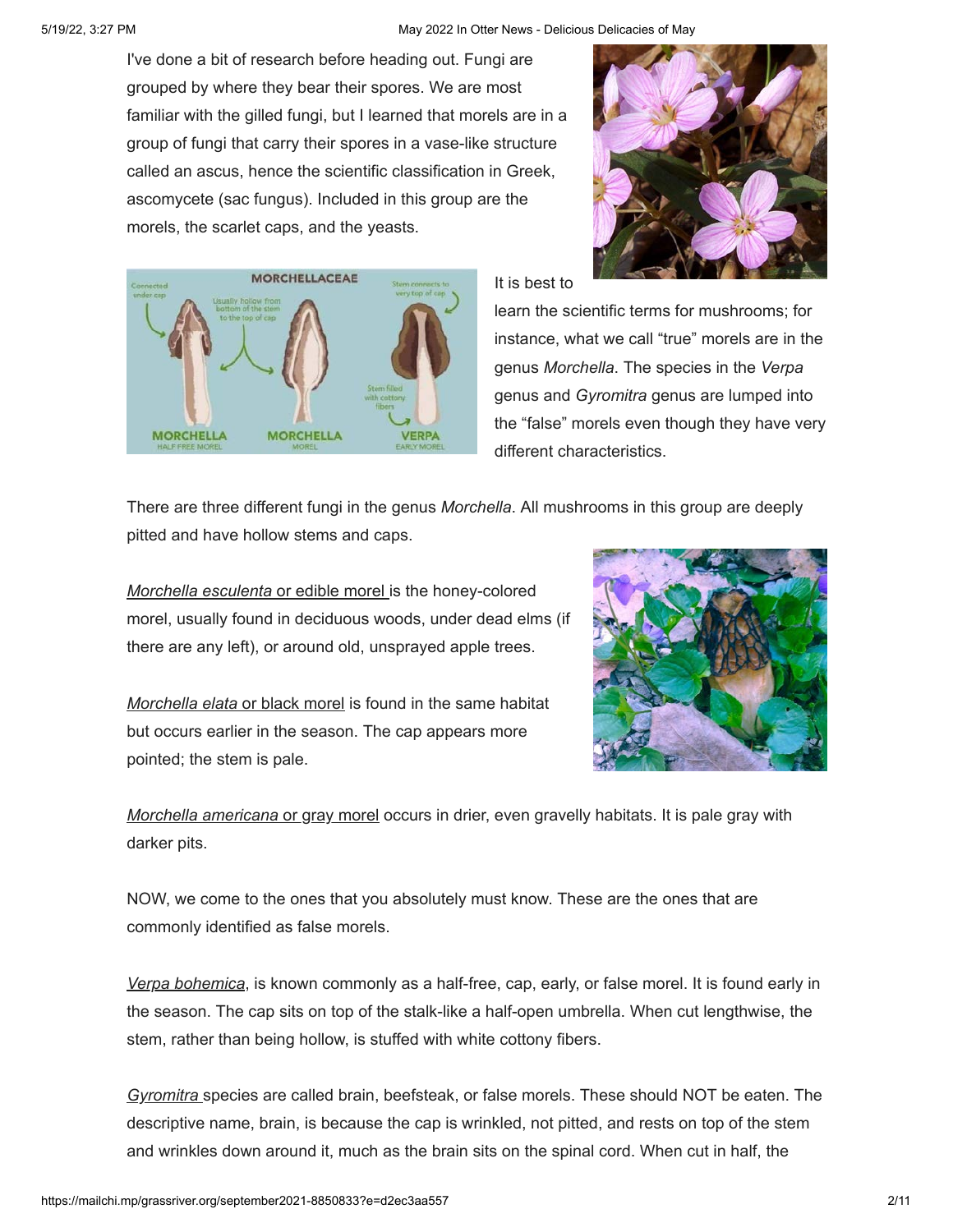entire cut surface consists of many folds and the stem is indistinct.

If you are a novice morel hunter, sign up with an experienced "mushroomer" in your area. There are also mushroom ID websites, but it's best to begin by going into the woods with an experienced guide. Happy morelling! And if you don't find any, keep trying during May, and enjoy the bird songs, the wildflowers, and the warm breezes.

# **CORRECTION TO APRIL IN OTTER NEWS**

In the article, Good Earth...Every Day, the quote, "Of all the paths you take in life, make sure a few of them are dirt" was attributed to John Muir. Readers wrote to inform us that, in fact, there is no record of John Muir ever making this statement, though it is often attributed to him.

#### According to the Sierra Club website

The statement is not "remotely like anything that John Muir would have said or written, and a thorough electronic search of his published and unpublished works reveals no such statement ... One possibility for such misquotes are tourist shops or websites where T-Shirts, mugs, water bottles, or wooden signs are for sale with actual Muir quotes, accompanied by similar items with statements like these without an author identified. Visitors apparently mistake the fact that such a written sentiment in close physical proximity to items with actual Muir quotes - which may or may not be attributed to Muir on the items themselves - is a reason to believe the sentiment is from John Muir. Don't make that mistake!"

Our sincere apologies to Mr. Muir for putting words in his mouth, but we stand by the statement, nevertheless. The inclusion of dirt paths in one's life can never be a bad choice.



Thank you to the Dockside for a wonderful evening on Tuesday, May 3. The weather kept us inside, but the room was filled with warm, sunny faces. We had a good turnout, and it was so nice to see so many friends familiar to us and to meet some new folks as well. Of course, we also have to thank all of you who turned out to support GRNA by enjoying food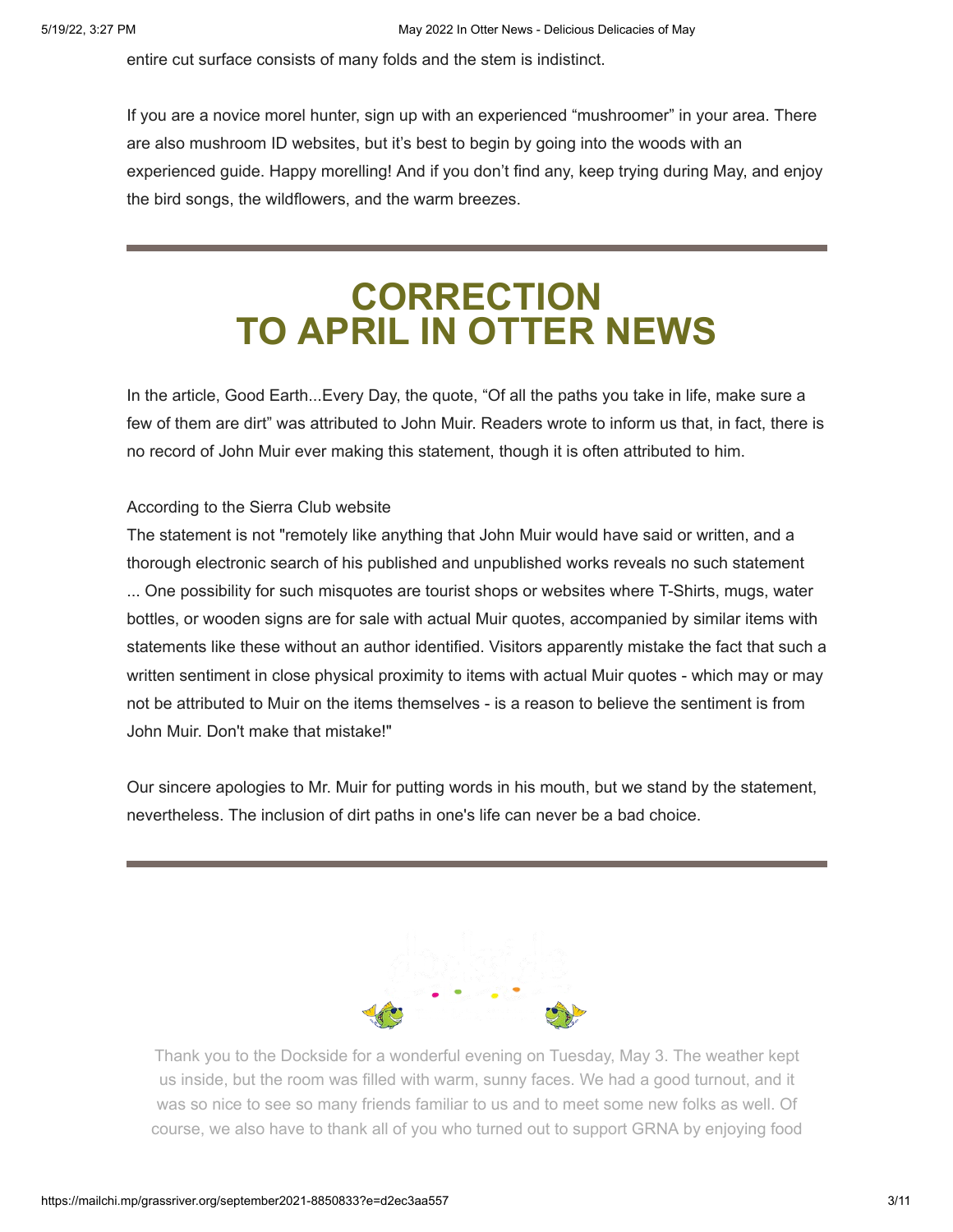and drinks! We don't have the final numbers yet, but we will let you know as soon as we have them.



## **PROGRAMS ON THE HORIZON**

**Summer is just around the corner, and you can tell by the number of programs we have to offer, starting now.**



## **Weekly through the summer**

*Blooms & Birds: Wildflower Walk Every Tuesday beginning May 3 10:00 am - 12:00 pm Donations appreciated. No pre-registration is necessary.*

Go for a relaxing stroll on the trails with GRNA docents Julie Hurd and Phil Jarvi each week to find and identify the beautiful and unique wildflowers at Grass River. Along the way, we will listen and look for

the birds that call Grass River home.

*Naturalist on the Trail Every Friday this summer, beginning June 3*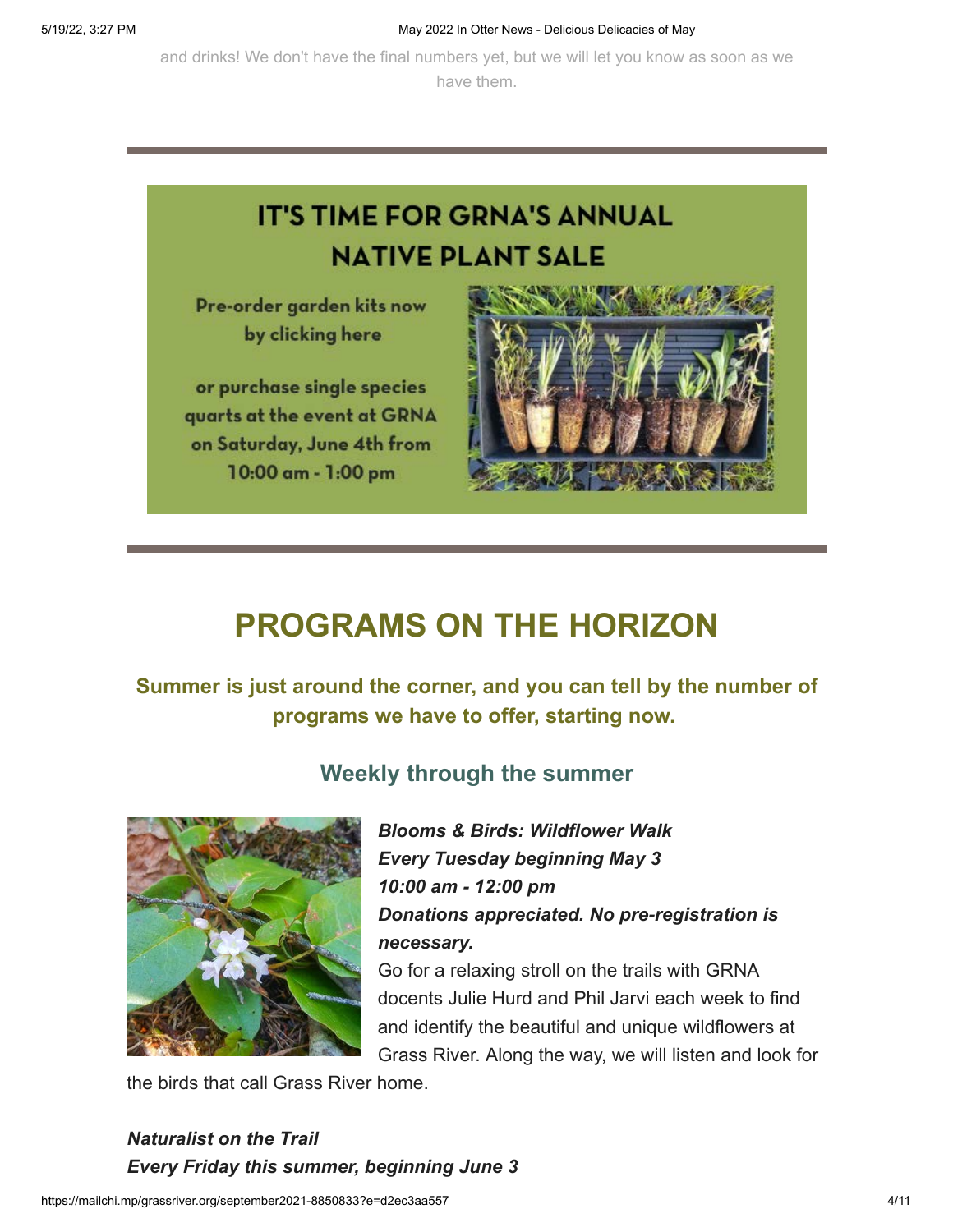5/19/22, 3:27 PM May 2022 In Otter News - Delicious Delicacies of May

#### *10:30 am – 1:30 pm*



welcome.

Every Friday this summer a naturalist will be stationed outdoors on our trail system, offering a new mobile mini-program each week. Stop into the Center to find out where the naturalist is that day, or go find them on the trail! You can drop in any time during the 3-hour window of the program. For all ages! Donations

## **Programs Through the End of May and Beginning of June**



## *Garlic Mustard Pull Friday, May 20 9:30 am*

Come help GRNA caretake one of its outlying parcels by pulling garlic mustard, an invasive plant. No prior experience is necessary; everyone will be briefed on the day of the event on the particulars of how to identify and remove this weed. We will meet at the outlying parcel, which is immediately east of 7891

Green St, Bellaire (along the south shore of Clam Lake). Carpooling is encouraged to reduce the number of cars parked along this narrow residential street. Bring gardening gloves if you'd like them, though they're not necessary. Depending on the number of people pulling, the event should last 1.5 - 3 hours. Please RSVP to Emily at emily@grassriver.org



*Birding by Ear Saturday, May 21 8:00 am - 10:00 am \$5 per person*

The birds are singing but may be difficult to see this time of year as the trees start to leaf out. Learn to ID birds by their songs and go for a birding walk. Grass River is a birding hotspot and a great place to learn and appreciate your birds. [Register here.](https://www.grassriver.org/classes-and-programs.html)

*Spring Stewardship Day Saturday, May 21 9:00 am - 12:00 pm*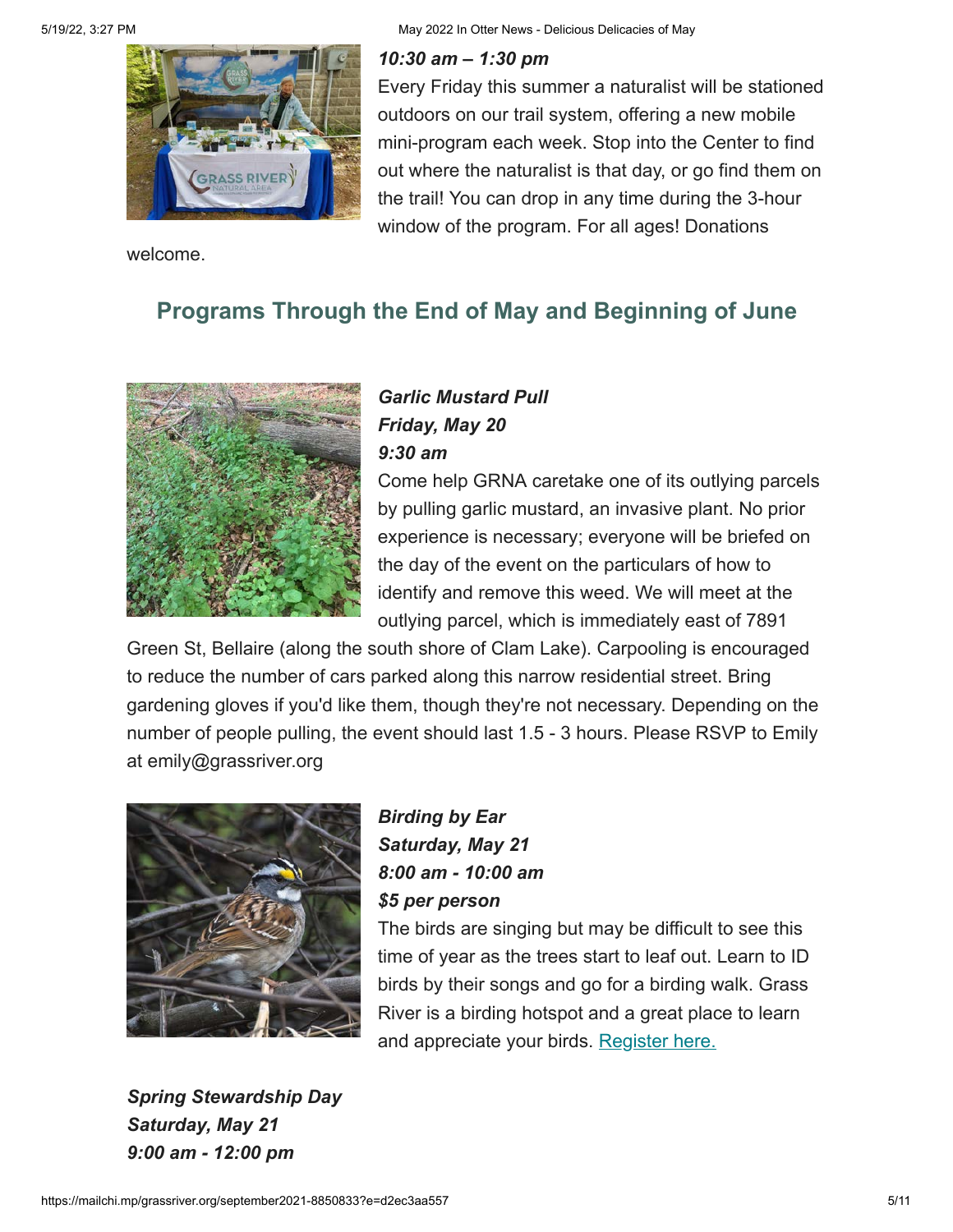

As spring rains are falling and flower buds begin emerging, it is time to join in the spring cleaning at GRNA! Trail grooming, garden weeding, and window shining are a few of the many tasks for freshening up our grounds and Center in preparation for summer. No experience is necessary, just a pair of gloves, a "spring" in your step, and an open spirit. Preregistration is encouraged - email Brian at stewardship@grassriver.org.



*Poetry Discovery Program: Exploring Connections to Nature Sunday, May 22 1:00 pm – 3:00 pm \$5 per person*

Join author and poet Steven Veatch for an afternoon where we set aside time to interact with nature and

poetry during a walk in the woods. While enjoying the beauty of the Grass River Natural Area on a relaxing hike, you will learn the basics of writing a poem about nature, make deep observations, and then translate the experience into words as you create your own poem. Open to all ages and experience levels. Don't miss this program! Meet at the visitor center and be prepared to go on a hike (approximately one mile) and have lots of fun. Bring a notebook, a pen or pencil. [Register here.](https://www.grassriver.org/classes-and-programs.html)



*Spring Sketching & Watercolor Saturday, May 28 1:00 pm – 3:00 pm \$10 per person* Find inspiration as you walk a Grass River Natural Area trail,

then return to the Grass River Center to create a painting [using a variety of watercolor media. Register here.](https://www.grassriver.org/classes-and-programs.html)

*Wild Orchids and Other Rare Plants Friday, June 10 10:00 am - 12:00 pm \$10 per person, must pre-register* Join Education Director James Dake in an exclusive presentation and off-trail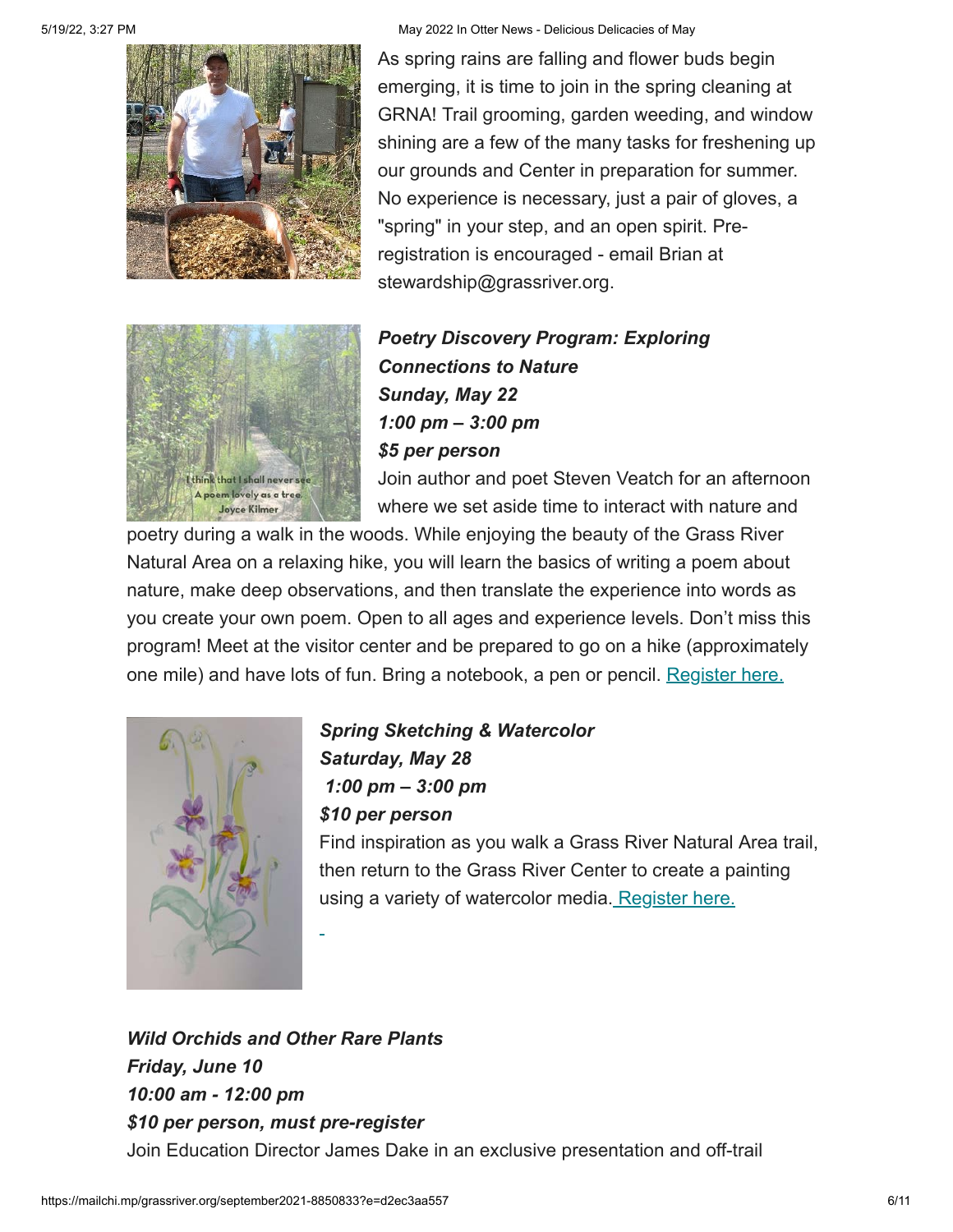

5/19/22, 3:27 PM May 2022 In Otter News - Delicious Delicacies of May

expedition to see rare orchids and other amazing plants, like carnivorous pitcher plants and sundews, in lesser-known areas of GRNA. Adults only. Must be able to hike on uneven and wet/muddy terrain. Wearing muck boots is highly recommended, as the places we go will be very wet. This program meets at the Grass River Center. [Register here.](https://www.grassriver.org/classes-and-programs.html)



*Kayak Grass River Monday, June 13 9:30 am - 12:00 pm \$45 per person includes tour, kayak, PFD, and paddle for each*

### *participant*

There is no better way to experience Grass River than by paddling its calm waters and enjoying its unique wildlife! On these morning guided tours, visitors explore Grass River by kayak and find out about GRNA's conservation efforts, wetland plants, and wildlife. **Adults Only. Limited to small groups, must pre-register.** Call GRNA to register: 231-492-8793, or email [james@grassriver.org.](mailto:james@grassriver.org) This program meets at the Grass River Center and then walks to the dock to launch kayaks. Kayaks and paddles are provided and ready for you at the dock.



*Art on Thursdays Thursday, June 16 1:00 pm - 2:30 pm \$10 per person, supplies included* On select Thursdays this summer, join a naturalist for a recurring art program outdoors! We will explore painting, sketching, journaling, clay, and more!

**Classes at GRNA through NMC are also available: Thursday, June 2, Wetland Wildflowers Friday, June 24, Sedges of Northern Michigan** For more [information and registration - click here.](http://%20https//nmc.augusoft.net/index.cfm?method=ClassListing.ClassListingDisplay)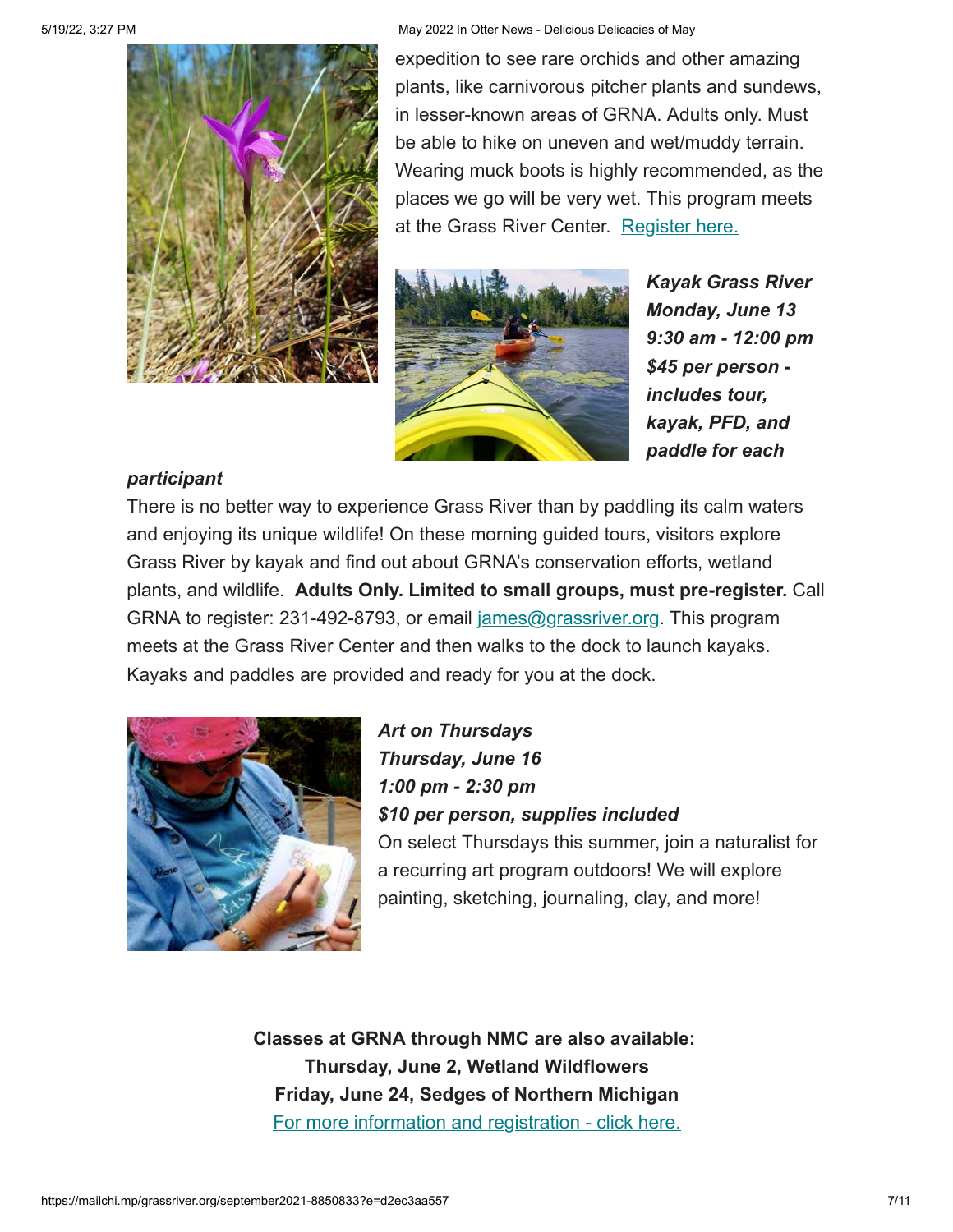### **GRASS RIVER CENTER HOURS**

**10:00 am - 4:00 pm, 7 days per week Center closed Monday, May 30 for Memorial Day - Trails open dawn to dusk**

## **GRNA HAS A NEW GARDEN**

GRNA's Land and Facilities Steward, Brian Thelen, and an army of volunteers dismantled what had once been a garden out near our entrance. Then in May, they laid out a new garden under the sign at the road. They moved soil and boulders from the previous location and got the area ready for new plantings. Thank you to everyone who helped make this possible. We are excited to watch it develop into a beautiful new feature that welcomes our visitors to GRNA.





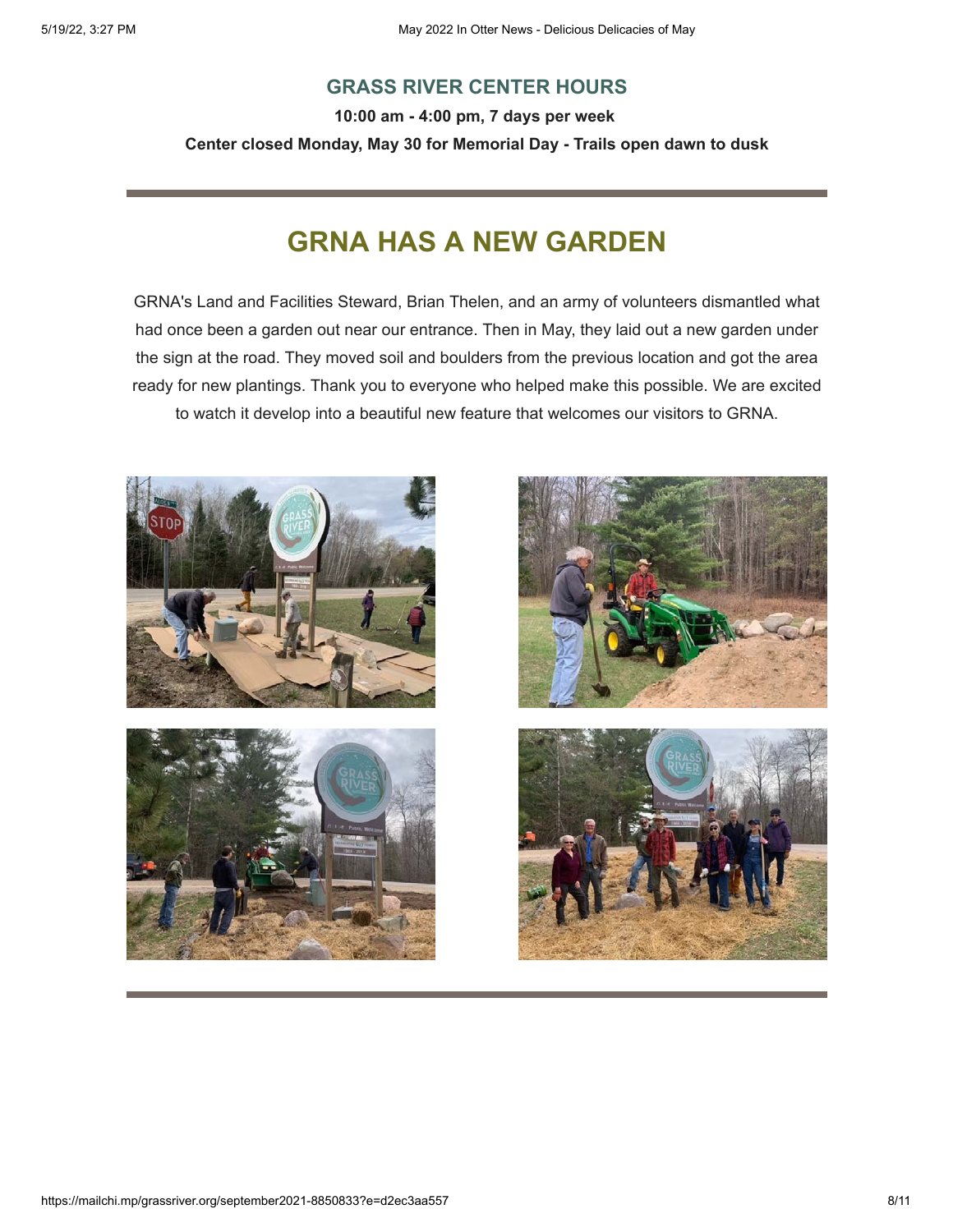5/19/22, 3:27 PM May 2022 In Otter News - Delicious Delicacies of May 2022 In Otter News - Delicious Delicacies of May



The 2nd Edition of **Grass River Natural Area's FIELD GUIDE** to Northwest Michigan is now available.



This guide is written and compiled by GRNA Education Director James Dake. It features several new and expanded sections and a new Foreword by Executive Director Jenn Wright. Cost is \$18.87 plus tax

Order online by clicking on this box or available at the **Grass River Center Gift Shop**